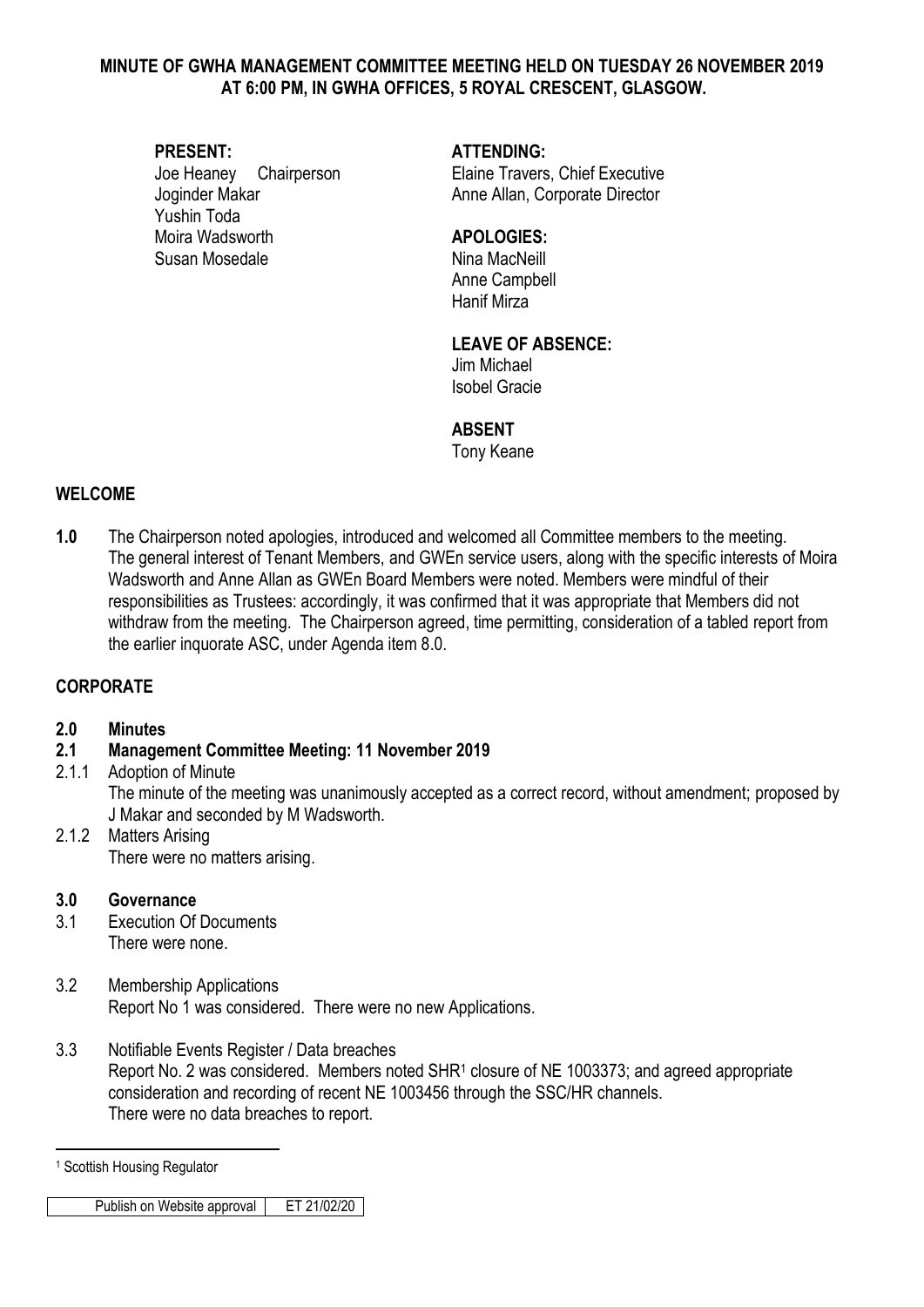- 3.4 Strategy Review Evaluation & Corp Plan Principles Report No. 3 was considered. Members:
	- 1. Noted strong and consistent strategic performance.
	- 2. Contributed further evaluation of the Strategy Review Workshops and agreed that value is achieved from the event.
	- 3. Approved the outcomes and principles for developing this year's corporate plan and noted the capacity for change in the context of current internal and external challenges.
	- 4. Confirmed in principle preferences for one in-house session next year.

#### 3.5 MC Appraisals Plan

Members considered Report No. 4, agreeing plans for the annual appraisals in January 2020, in compliance with Standard 6 of the Standards of Governance and Financial Management: "*the governing body and senior officers have the skills and knowledge that they need to be effective.*"

## 3.6 Payments & Benefits Register

Report No. 5 was considered. Members noted compliance with policy and that no payments or benefits were registered in the last year

## 3.7 MC Membership Strategy

Report No. 6 was considered, and the rewards and challenges of the MC role were discussed. Whilst acknowledging the historical success of the Committee Training Forum, and a preference for the recruitment of service users to the MC, Members recognised that it may be necessary to widen recruitment to attract the relevant complementary skills and diversity. Reflecting the importance of the Membership Strategy insofar as succession planning, Members agreed routine MC reporting towards the AGM 2020.

#### 3.8 Social Media Strategy and Policy

Report No. 7 was considered. Members approved unanimously the robust Strategy and Policy, as facilitating the continued growth of alternative methods of communication that will support enhanced customer engagement and performance standards.

#### **4.0 Finance**

4.1 Management Accounts to 30 September 2019

Report No. 8 was considered. Members approved the Management Accounts, noting overall positive outturn, strong low risk ratio performance, and no concerns at mid-year point.

#### 4.2 Debt Recovery Report Members considered Report No 9, noting performance on target for interim six month period.

#### **SERVICES**

- **5.0** Service Engagement Strategy: Participation Report/Plan 2020/21 Report No. 10 was considered, and the outline plan for consultation with residents was approved unanimously.
- **6.0** Rent Restructuring (RR): Validation

Report No.11 was considered, and the positive independent validation was welcomed. Members approved the validation action plan; and confirmed consultation with residents on an average 2.2% rent increase to be implemented through the 5 RR delivery principles agreed at the MC Meeting 12/11/19.